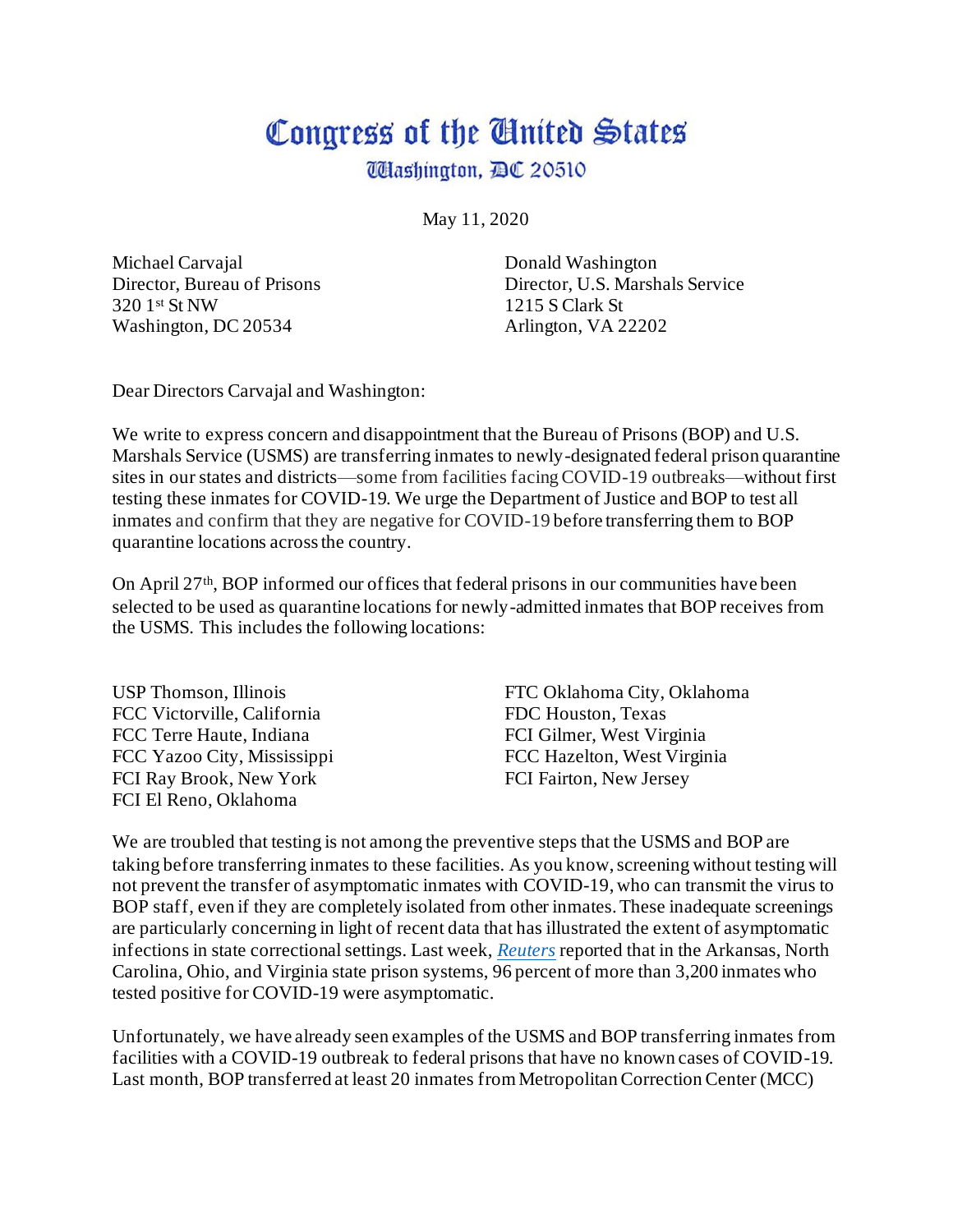Chicago, where there is a confirmed COVID-19 outbreak, to the United States Penitentiary (USP) Thomson, in Thomson, Illinois, where there are currently no known cases of COVID-19.

These transfers without testing unnecessarily put inmates and both BOP and USMS staff at risk of exposure to COVID-19. They also threaten local communities that surround the designated quarantine sites. We are particularly troubled by the potential strain that an outbreak could place on limited local health resources in the rural communities where some of these quarantine facilities are based.

In light of these concerns, it is imperative that the Department of Justice and BOP test all inmates and confirm that they are negative for COVID-19 before transferring them to these BOP quarantine locations. We also urge you to expand access to testing for BOP staff, who are on the frontlines of addressing this crisis within our federal prison system.

Thank you for your time and consideration. We look forward to a prompt response.

Sincerely,

/s/ Cheri Bustos

\_\_\_\_\_\_\_\_\_\_\_\_\_\_\_\_\_\_\_\_\_\_\_\_\_\_ Cheri Bustos Member of Congress

/s/ David B. McKinley

\_\_\_\_\_\_\_\_\_\_\_\_\_\_\_\_\_\_\_\_\_\_\_\_\_\_\_

David B. McKinley Member of Congress /s/ Dick Durbin

\_\_\_\_\_\_\_\_\_\_\_\_\_\_\_\_\_\_\_\_\_ Richard J. Durbin United States Senator

/s/ Charles E. Grassley

\_\_\_\_\_\_\_\_\_\_\_\_\_\_\_\_\_\_\_\_\_ Charles E. Grassley United States Senator

/s/ Bennie G. Thompson

\_\_\_\_\_\_\_\_\_\_\_\_\_\_\_\_\_\_\_\_\_ Bennie G. Thompson Member of Congress

/s/ Paul Cook

\_\_\_\_\_\_\_\_\_\_\_\_\_\_\_\_\_\_\_\_\_ Col. Paul Cook Ret. Member of Congress

/s/ Tammy Duckworth

\_\_\_\_\_\_\_\_\_\_\_\_\_\_\_\_\_\_\_\_\_ Tammy Duckworth United States Senator

/s/ Joni K. Ernst

Joni K. Ernst United States Senator

\_\_\_\_\_\_\_\_\_\_\_\_\_\_\_\_\_\_\_\_\_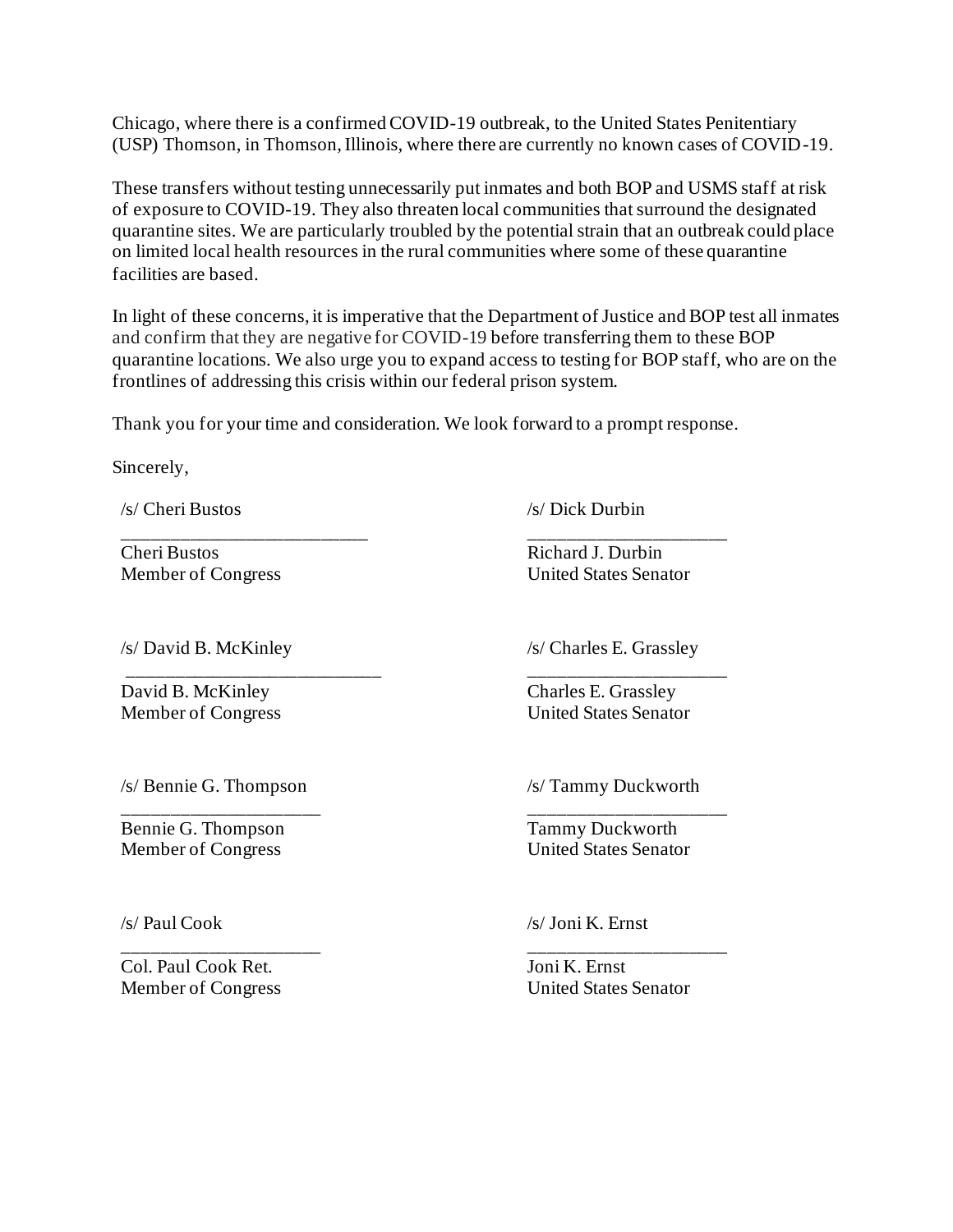/s/ Kendra S. Horn

Kendra S. Horn Member of Congress

\_\_\_\_\_\_\_\_\_\_\_\_\_\_\_\_\_\_\_\_\_

/s/ Larry Bucshon

Larry Bucshon, M.D. Member of Congress

\_\_\_\_\_\_\_\_\_\_\_\_\_\_\_\_\_\_\_\_\_

\_\_\_\_\_\_\_\_\_\_\_\_\_\_\_\_\_\_\_\_\_

\_\_\_\_\_\_\_\_\_\_\_\_\_\_\_\_\_\_\_\_\_

/s/ Al Green

Al Green Member of Congress

/s/ Frank D. Lucas

Frank D. Lucas Member of Congress

/s/ Dave Loebsack

Dave Loebsack Member of Congress

\_\_\_\_\_\_\_\_\_\_\_\_\_\_\_\_\_\_\_\_\_

\_\_\_\_\_\_\_\_\_\_\_\_\_\_\_\_\_\_\_\_\_

\_\_\_\_\_\_\_\_\_\_\_\_\_\_\_\_\_\_\_\_\_

/s/ Elise M. Stefanik

Elise M. Stefanik Member of Congress

/s/ Mark Takano

Mark Takano Member of Congress /s/ Dianne Feinstein

Dianne Feinstein United States Senator

\_\_\_\_\_\_\_\_\_\_\_\_\_\_\_\_\_\_\_\_\_

/s/ Mike Braun

Mike Braun United States Senator

\_\_\_\_\_\_\_\_\_\_\_\_\_\_\_\_\_\_\_\_\_

/s/ Kamala D. Harris

Kamala D. Harris United States Senator

\_\_\_\_\_\_\_\_\_\_\_\_\_\_\_\_\_\_\_\_\_

\_\_\_\_\_\_\_\_\_\_\_\_\_\_\_\_\_\_\_\_\_

/s/ Todd Young

Todd Young United States Senator

/s/ Charles E. Schumer

\_\_\_\_\_\_\_\_\_\_\_\_\_\_\_\_\_\_\_\_\_

Charles E. Schumer United States Senator

/s/ James M. Inhofe

James M. Inhofe United States Senator

\_\_\_\_\_\_\_\_\_\_\_\_\_\_\_\_\_\_\_\_\_

/s/ Kirsten Gillibrand

\_\_\_\_\_\_\_\_\_\_\_\_\_\_\_\_\_\_\_\_\_

Kirsten Gillibrand United States Senator